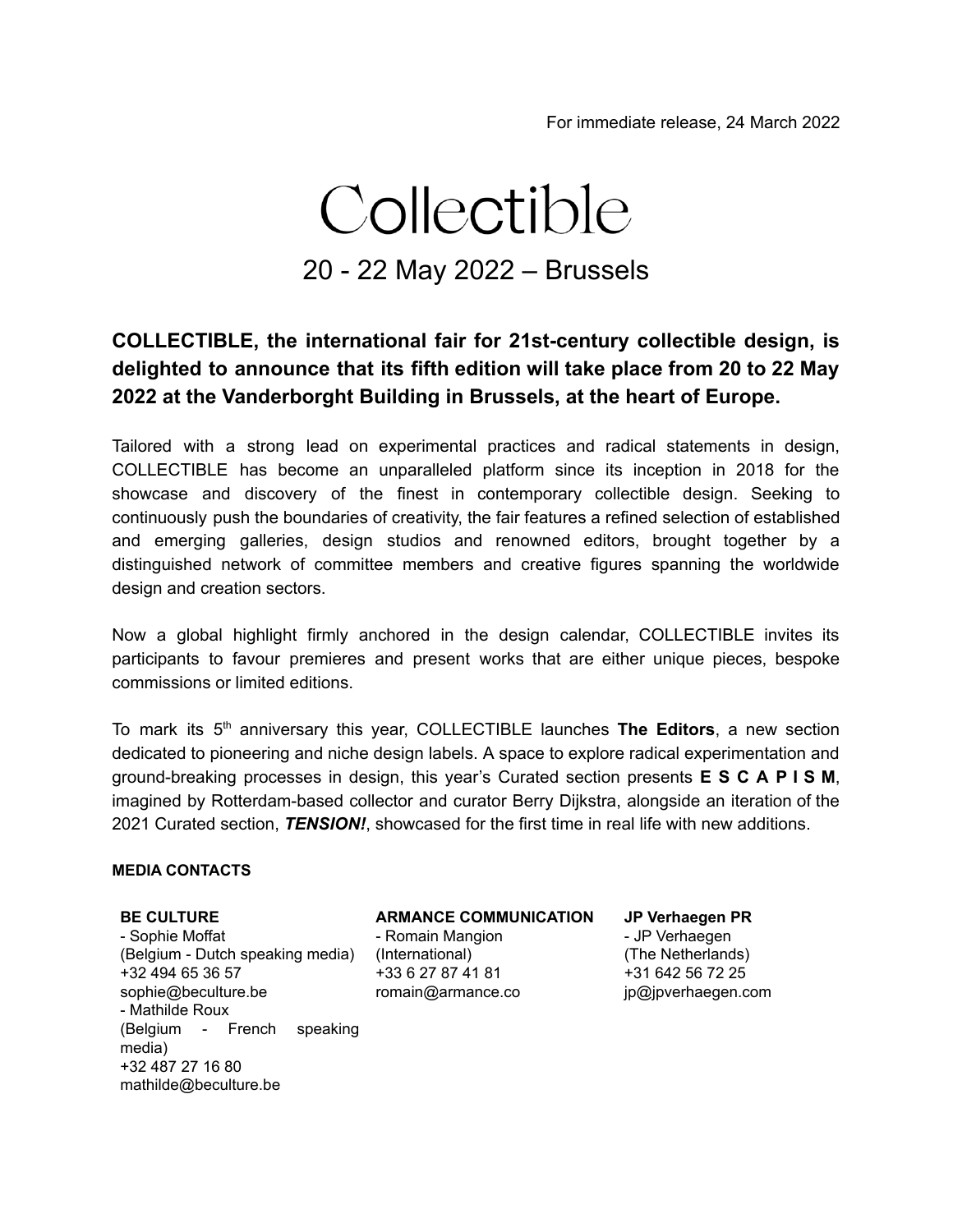#### **MAIN**

Featuring pieces at the confluence of design, architecture and art, the **Main Section** proposes works by designers represented by local and international galleries, welcoming in its roster exciting new exhibitors such as **Atelier Ecru Gallery** (Gent), **GOOD SESSIONS** (Istres), **Movimento Club** (London), **Objects With Narratives** (Geneva) and **TABLEAU** (Copenhagen). Among returning galleries, the Main Section counts **Galerie REVEL** (Bordeaux), **MANIERA** (Brussels), **Mia Karlova Gallery** (Amsterdam) and **The Frozen Fountain** (Amsterdam).

Commissioning architects and artists to develop furniture and objects for use, Belgian gallery **MANIERA** opens up their realm of influence and exploration. For this 2022 edition, co-founders Amaryllis Jacobs and Kwinten Lavigne showcase a group show including Bernard Dubois, Lukas Gschwandtner, Francesca Torzo and Studio Mumbai.

Inspired by the surrealist movement and Belgian painter Magritte, Swiss **Objects With Narratives** puts together 'Sur-real fictions', a micro-exhibition which invites visitors into an ethereal experience. Highlighting two complementary environments to communicate with each other, it will show handpicked works from Lukas Cober, Studio ThusThat, Pietro Franceschini or Supertoys Supertoys.

Merging design, art and botanics in an exclusive collaboration with the Austrian designer Laurids Gallée, the multidisciplinary studio **TABLEAU** (Copenhagen) produces a small family of pieces with ornaments, flowers, and nature-inspired shapes. Bringing nature inside of the Vanderborght Building, the pieces are the real-life result of a digital process using a laser cut technology very recently developed by the designer.

Amsterdam-based **Mia Karlova Galerie** displays an exclusive exhibit of new pieces by designers Sho Ota, Olga Engel, Jesse Visser, Voznitcki and Vadim Kibardin. The latter, a Prague-based pioneer in circular design, premieres a new capsule collection named *Black Mirror*, exploring a gothic aesthetic imbued with a sense of fairytale otherworldliness. Comprising a chair and coiffeuse table, it reveals his research of discarded cardboard, turning it into pure and unique objects of collectible design.

**Galerie REVEL** presents a group exhibition of emerging artists in two acts. It explores on one hand experimentation and know-how from the Global South with designers exhibited for the first time in Europe such as Brazilian Humberto da Mata and Zimbabwean Xanthe Somers; and on the other hand, decorative arts and traditions, featuring a new collection of furniture by architect Aro Vega, hand-woven Kente textiles by Estelle Yomeda and the very first collection made in straw marquetry by Anton Laborde.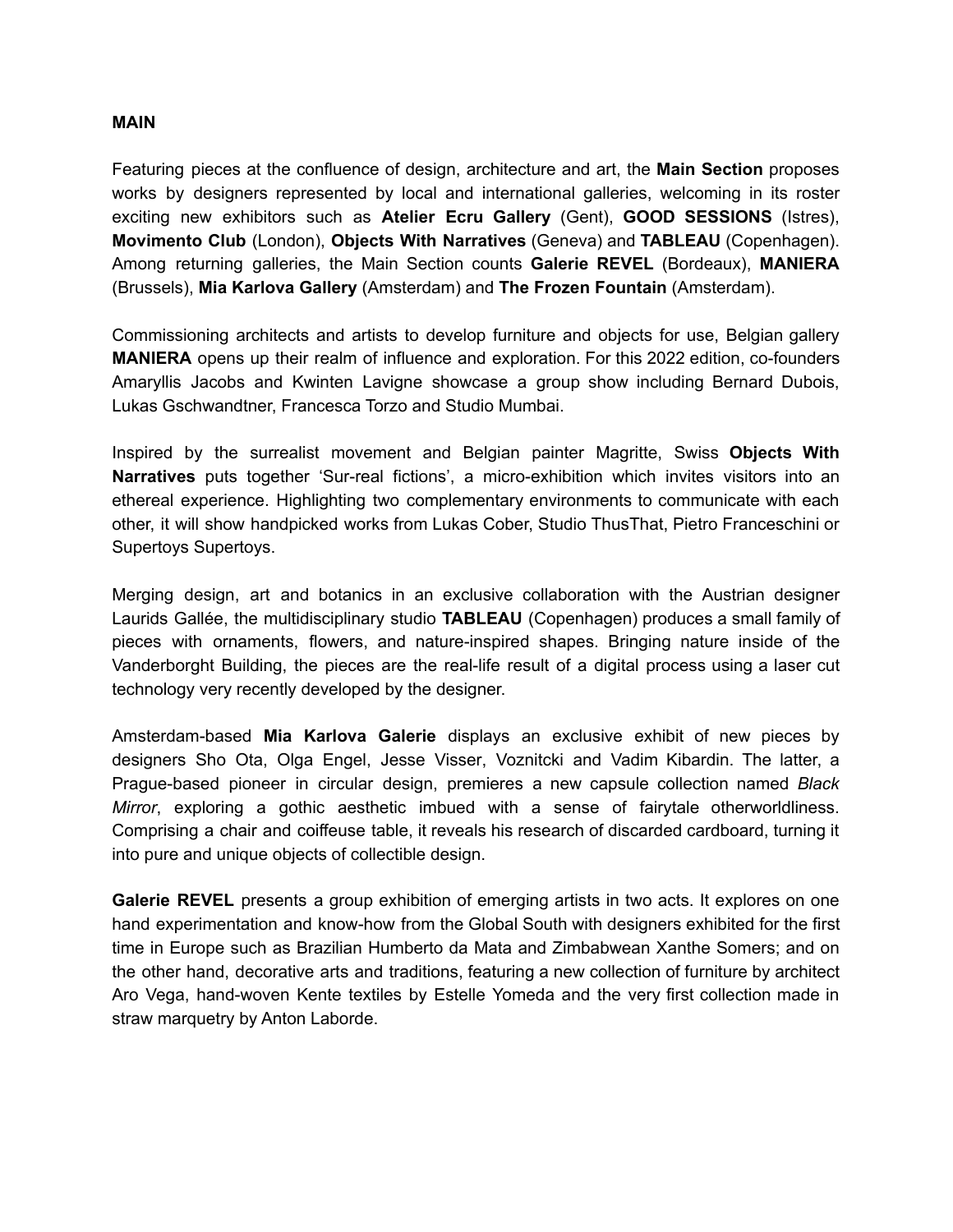#### **BESPOKE**

This year's **Bespoke** section celebrates traditional crafts and noble materials, featuring the latest high-end commissions and unique pieces by international design studios including **Maarten De Ceulaer** (Brussels), **Altu Studio** (Belgium, )**Studio Anton Hendrik Denys** (Opvelp / Copenhagen), **DIM Atelier** (Antwerp) and **Mircea Anghel** (Comporta), **Muller Van Severen** (Evergem) **Pauline Esparon** (Paris), **Studio Furthermore** (London), **Victoria-Maria** (Brussels), **Heim + Viladrich Office** (Rotterdam), and **Ben Storms** (Antwerp).

**Maarten De Ceulaer**'s new colourful lighting pieces render his interest in the ground-breaking techniques of glass shaping, namely stained glass. New additions to the sculptural *Mutation Series* are much anticipated.

**Studio Anton Hendrik Denys** (Copenhagen) premieres a state-of-the-art collection of lamps, made of foam and entirely customisable.

A renewed collaboration between **DIM Atelier** (Antwerp) and **Mircea Anghel** (Comporta) brings forward unique pieces made out of paper, old posters and wood panels, under the name *Urban Forest* – a refreshing initiative to question our consumption patterns in the urban environment.

**Muller Van Severen** (Ghent) premieres *Frames*, a collection of wall sculptures emerging from a flat plate, with openings and depths that allow space for functions, but also make the connection between reality and the imaginary. Thus, they create a fictional world of images with alternative, intrinsic meanings and possibilities.

Playing with the notion of rawness, **Pauline Esparon** (Paris) premieres several unique works, including *Pellis Lamp* and *Chairs* made of parchment. This project aims to stimulate the craft of parchment by exploring new possible shapes and tensions with the material while highlighting its animal origin.

An iconic designers duo starting their creation process from the material itself, **Studio Furthermore** (London) shapes a selection of objects incorporating craftsmanship in 'future narratives'. An unprecedented showcase, the *Space Lava* series is entirely made from recycled car wheels.

**Victoria-Maria** (Brussels) unveils seven pieces from *Heimat*, her first line of furniture, reflecting a playful and sensual collection of rich materials and voluptuous pieces, which will grow in number along with the designer's wild imagination.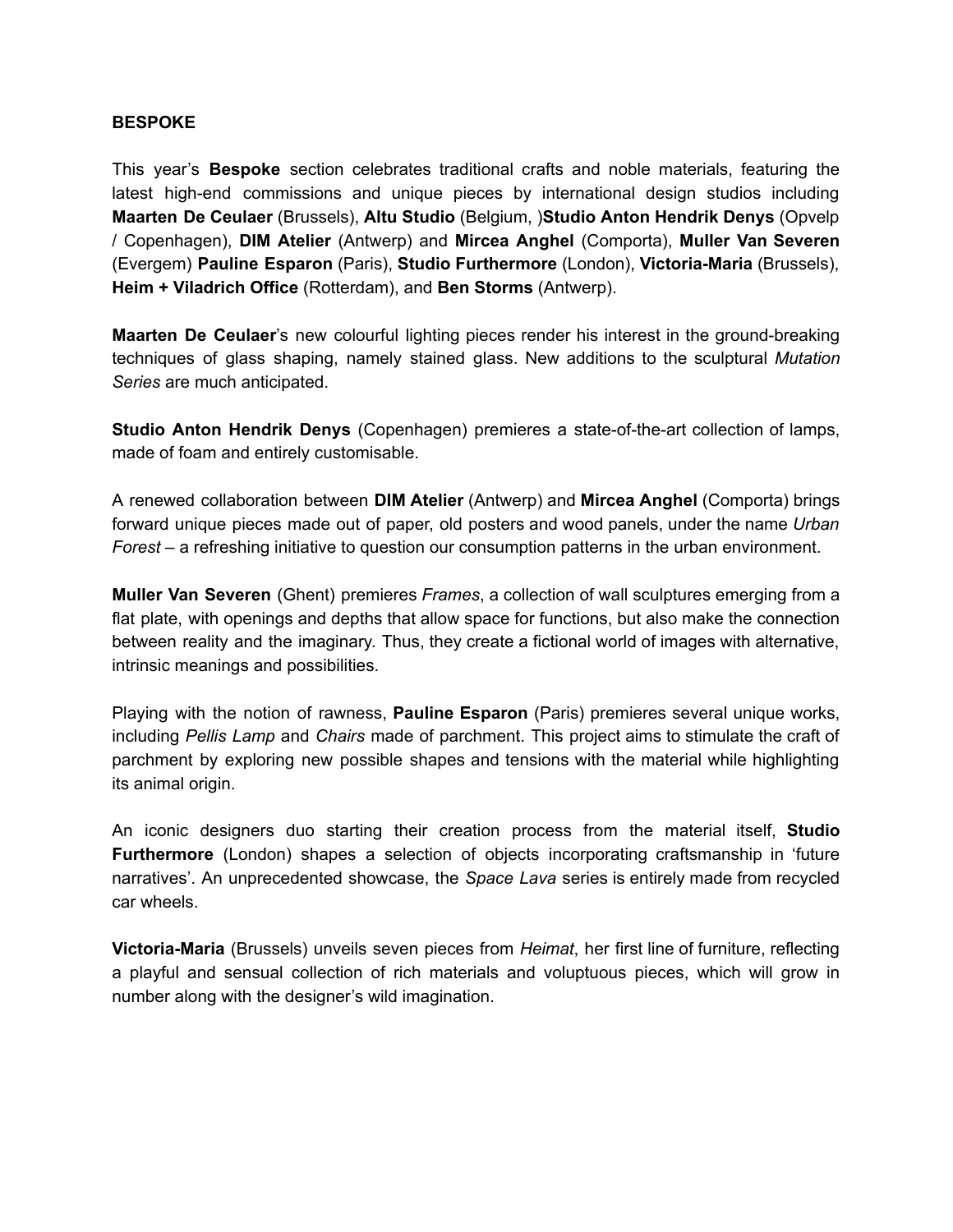For their very first collaboration, **Heim + Viladrich Office** (Rotterdam) present unique pieces exclusively designed for the fair, in a singular approach that is key to both their practice, elevating industrial details onto sculptural elements. Their fun new collection will be inspired by motorway urban furniture.

In his latest lighting collection Out Of Line, Ben Storms (Brussels) revisits the 19<sup>th</sup>-century tambour technique by superposing thin slats of wood and textile. The thin slats are fixed to textile to hold them together, here challenging the technique and the lighting genre itself.

#### **THE EDITORS**

To mark its 5th anniversary this year, COLLECTIBLE introduces **The Editors**, a brand-new section showcasing the most avant-garde design editors of today. Oscillating between their industrial roots and potential for collectability, these editors have successfully carved out a niche in today's international design market, with a flair for true emerging talents and a trained eye for the finest craftsmanship, manufacturing and experimentation with materials and techniques. This new platform features a curated selection of small and limited editions, engaging in a rich dialogue with the history of design.

Featured in this section are the new design label **13Desserts** (Hyères and Paris), staging its latest colourful furniture installation by French designers Thomas Defour and Clément Rougelot; **French Cliché** (Paris), the brainchild of Emily Marant and Hugo Matha, introducing its unique concept of collaborative work between France's historic manufactories and young designers such as Arthur Ristor, MYDRIAZ and Basile Boon; **LOMM Editions** (Paris) showing elegant and inventive furniture thought by Odile Mir in the 1970's and reshaped by her granddaughter Léonie Alma Mason today; **PLUMBUM** (Montrozier) presenting poetic crafted works made out of noble materials by French designers Constance Guisset, Eric Gizard and Tawla; **Emaillerie Belge** (Belgium) introducing a table of Caroline Notté and **[Theoreme](https://www.theoremeeditions.com/) Editions** (Paris), showcasing works by Wendy Andreu, Services Généraux and Exercice.

#### **CURATED SECTION**

The Curated section, dedicated to emerging and mid-career independent designers and design studios, is a space for radical experimentation and discovery where participants are invited to explore pioneering ideas and processes in design. For its 2022 edition, COLLECTIBLE presents **E S C A P I S M**, the Curated section imagined by Berry Dijkstra, alongside an iteration of the 2021 Curated section, *TENSION!*, for the first time in real life with new additions.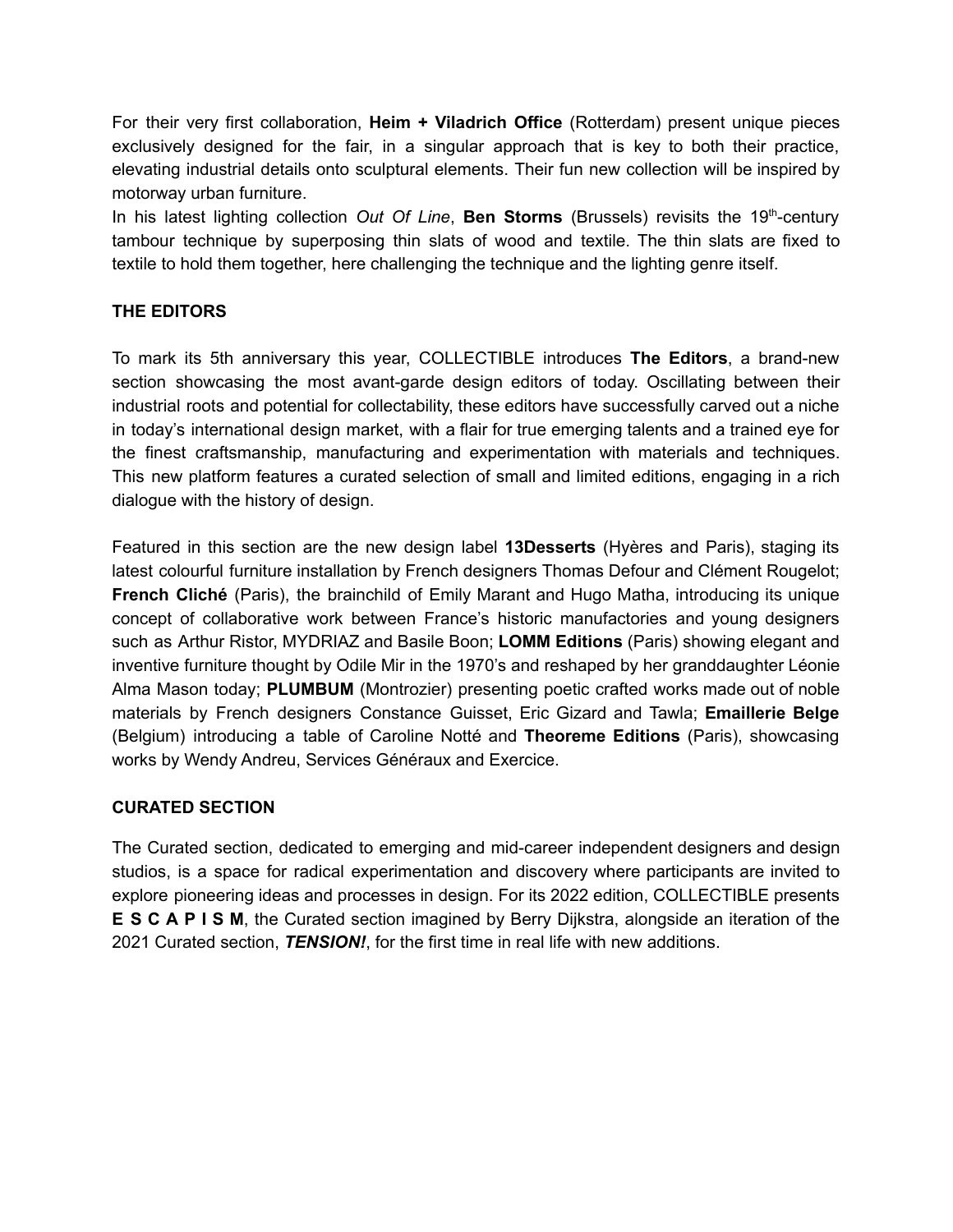#### **E S C A P I S M (2022)**

Rotterdam-based collector and curator **Berry Dijkstra** has imagined **E S C A P I S M** as a utopian journey. This curated section carries away the visitor into a highly stimulating space for the imagination. Thought to escape from our daily reality, the exhibition invites to discover the universe of designers who explore forms and materials on an ongoing basis, through singular objects, colourful perspectives and fresh ideas. Emerging and established designers and design studios that joined this year's section include **Anima Ona** (Germany), **Amber Dewaele** (Belgium), **Balzer-Balzer** (Germany), **Barry Llewellyn** (The Netherlands), **Boldizar Senteski** (Hungary), **Célestine Peuchot** (France), **Corpus Studio** (France), **COSEINCORSO** (Belgium), **Elisabeth Baeza** (Belgium), **Johanna Seelemann** (Germany), **Johanna Ulfsak** (Estonia), **Kajsa Willner** (Sweden), **Lucas Huillet** (France), **Manifold Studio** (United States), **Nortstudio** (Belgium), **Panorammma** (Mexico), **Pieterjan** (Belgium), **Rahee Yoon** (Republic of Korea), **Sebastian Kommer** (Germany), **Studio Eidola** (Switzerland), **Studio Joachim-Morineau** (The Netherlands), **Waiting For Ideas** (France).

#### *TENSION!* **(2021)**

Conceived by New York-based curator, writer and entrepreneur **Julia Haney Montañez** for the 2021 edition of COLLECTIBLE, and physically accessible for the first time, the second exhibition space of the fair takes on the theme of *TENSION!,* addressing how in our ever-changing environment we learn to overcome tensions. With constant societal shifts taking place and the global community forced to adapt together, the show sets out to explore how the universal impact of change has influenced the work of designers across the world, infusing conversations and debates. This section includes works of independent designers and design studios such as Polina Miliou (Los Angeles), **IAAI Studio** (Berlin), **Riwan Coëffic** (Paris), **Orson Oxo Van Beek** (Antwerp), **Sabourin Costes** (Paris), **Pierre De Valck** (Ghent), **Aufgabe Null** (Berlin) and **Freia Achenbach** (Stuttgart), amongst others. The pieces are presented in a scenography conceived by Belgian designer **Bram Vanderbeke**, entirely inspired by the Structuralist architecture of Dutch master Aldo van Eyck.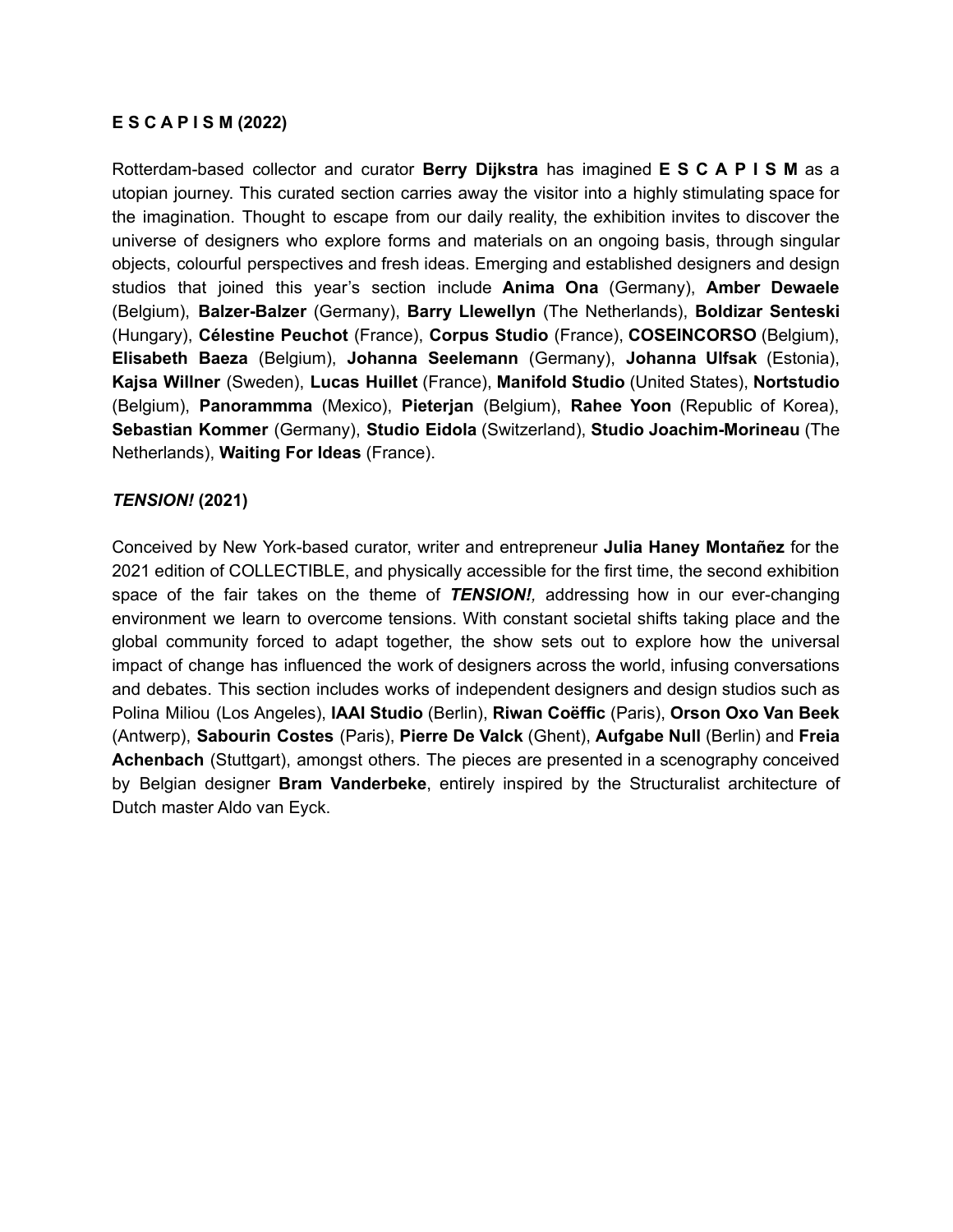#### **SPECIAL PROJECTS**

COLLECTIBLE has invited 5 young Belgian-based designers to exhibit at **Campari**'s booth. Pierre de Valck, Daan de Wit, Arnaud Eubelen, Roxane Lahidji and Orson Oxo Van Beek are all challenging the status of furniture making today. Boosted by the will to design objects that go beyond their functionality, their objects are meant to be collected, passed through generations while being singular and carrying their author's very own narrative. COLLECTIBLE will partner with the brand **KASSL Editions**, which will launch new versions of its Pillow sofa, a sought-after reinterpretation of its bag by the Belgian duo Muller van Severen, using off-cut from their iconic coats. As every year since COLLECTIBLE inception, the **Design Museum Brussels** and the **CID - Grand Hornu** will show part of their collections together, the **Design Museum Gent** will show works related to their future material library. COLLECTIBLE will also collaborate for the first time with the **Athens Design Forum** which will show new works from Dima Srouji and **Isola Design District** from Milan which will show a work from Teun Zwets.

#### **SCENOGRAPHY**

The main entrance of the Vanderborght Building will be redesigned by the French architect **Paul Cournet**. After working with the renowned agency OMA\*AMO for over a decade, Paul Cournet founds the architecture practice CLOUD in 2022 in Rotterdam while also teaching at TU Delft. Partnering with **Cooloo**, an innovative company which develops ecological foams and coatings, he will be transforming the public area of the building based on the concept of foam elements made out entirely of recycled tennis balls, and released for the first time at COLLECTIBLE 2022.

#### **SELECTION COMMITTEES**

This year's Selection Committee for the Main and Bespoke sections include **Bernard Dubois**, architect based in both Brussels and Paris, represented by Desselle and Partners, **René-Jacques Mayer**, Director of École Camondo (Paris and Toulon), **Anna Ramos**, Director of Fundació Mies van der Rohe (Barcelona), and **Oli Stratford**, Editor-in-chief of Disegno Magazine (London).

The Selection Committee for the Curated section 2022 is chaired by collector and design curator Berry Dijkstra (Rotterdam), and includes Sabato's editor in chief **Gerda Ackaert** (Brussels), spatial designer and artist **Simone Brewster** (London), co-founder of MANIERA Gallery **Amaryllis Jacobs** (Brussels) and interior designer **Rodolphe Parente** (Paris).

The Selection Committee for the Curated section 2021 that will be presented for the first time physically this year is chaired by writer and entrepreneur **Julia Haney Montañez** (New York) and includes interior architect and designer **Sophie Dries** (Paris), design curator, collector, curator and Founder of Palazzo Monti **Edoardo Monti** (Brescia), and gallerist **Benoît Wolfrom**, Co-Founder of Functional Art Gallery (Berlin).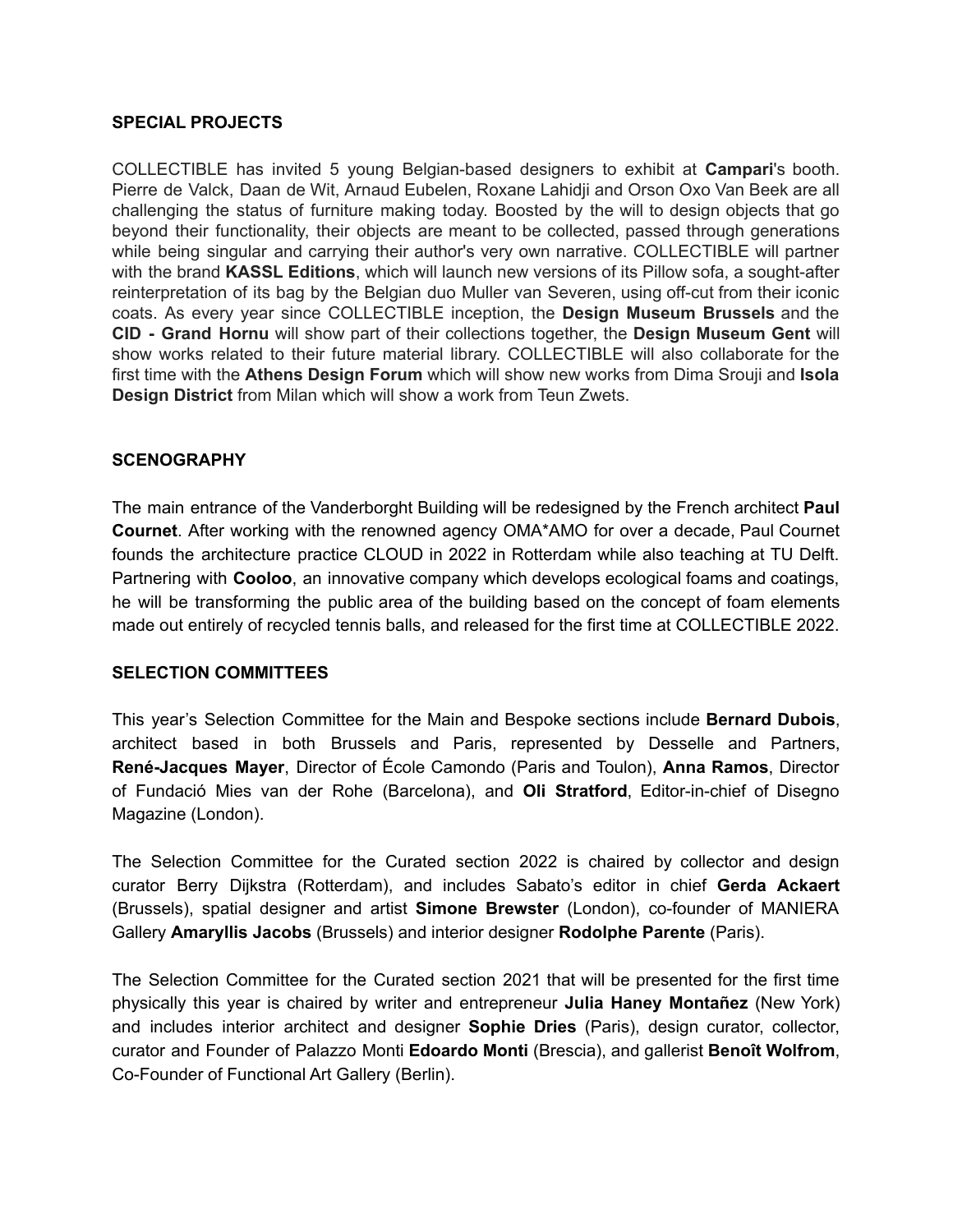#### **NOTES TO EDITORS**

#### **About the fair**

Established in 2018 by art and design professionals Clélie Debehault and Liv Vaisberg, COLLECTIBLE is the only fair in the world to solely focus on 21st-century design. Breaking away from the traditional fair format, COLLECTIBLE seeks to reinterpret the design fair model by offering visitors the opportunity to immerse themselves in an open and integrated space where galleries, design studios, institutions and foundations come together. Located in central Brussels, COLLECTIBLE contributes to positioning Belgium as a place for innovation and a vibrant international design destination.

#### **The founders**

Clélie Debehault is an art and design consultant based in Paris and Brussels. Her professional experience lies in both the primary and secondary art markets. She has worked as a director at Galerie Vedovi in Brussels, as well as an associate director at Galerie Templon in Paris, she currently works as an advisor for companies, including luxury brands, online platforms, galleries, architects and designers, on the national and international development of their activities in art and design.

Based in Rotterdam, international artistic director Liv Vaisberg brings her innovative ideas and solid art fair experience to COLLECTIBLE. She is the initiator of the new art and design platform, the Huidenclub in Rotterdam, the co-founder of POPPOSITIONS – a fair dedicated to emerging art located in Brussels and A Performance Affair, the first fair dedicated to performance art and the former co-director of Independent Brussels, the Brussels' edition of the avant-garde art fair in New York.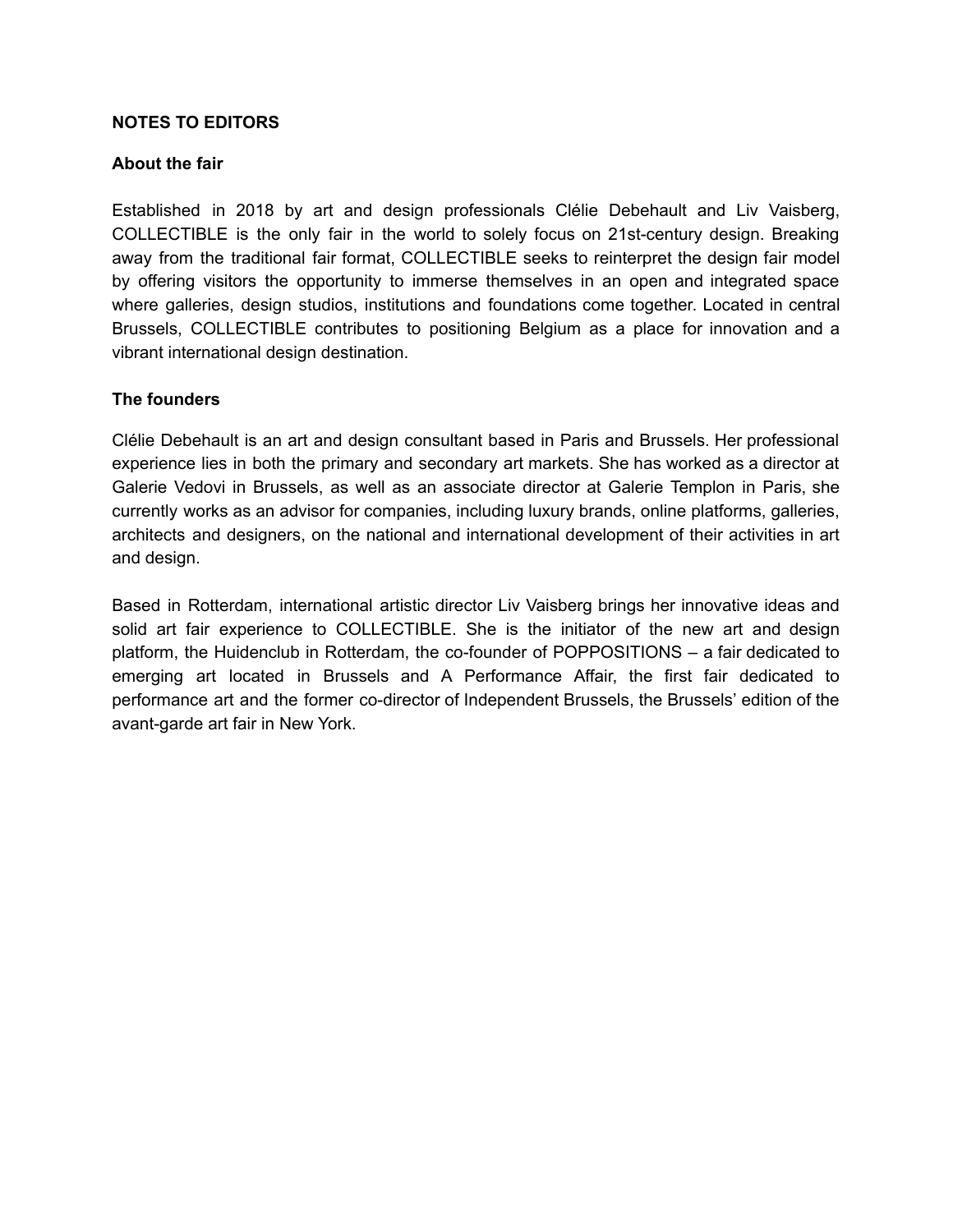#### **PRACTICAL INFORMATION**

20-22 May 2022 Vanderborght Building Rue de l'Ecuyer 50 Schildknaapstraat 1000 Brussels [www.collectible.design](http://www.collectible.design)

#### **Previews and Opening dates**

Thursday 19 May 2022: Press conference: 10:00 to 12:00 VIP and Professional Preview: 12:00 to 18:00 Vernissage: from 18:00 to 22:00

Friday 20 May 2022: Public opening: 12:00 to 20:00 Saturday 21 May 2022: Public Opening: 12:00 to 20:00

Sunday 22 May 2022: Public Opening: 12:00 to 18:00

#### **How to Find Us**

Train: Central station Brussels (400m) Metro: lines 1 and 5 (Central Station / De Brouckère) Tram: lines 3, 4 and 32 (Bourse / De Brouckère) Bus: (STIB/MIVB): lines 66, 29, 71, 86, 38, 63, 65 Villo Stations: Mort Subite, Bourse, De Brouckère and Agora

Parking Ecuyer (Rue de l'Ecuyer 11 Schildknaapstraat) Parking De Brouckère (Place de Brouckère 1 De Brouckereplein) Parking Grand Place (Rue du Marché aux Herbes 104 Grasmarkt)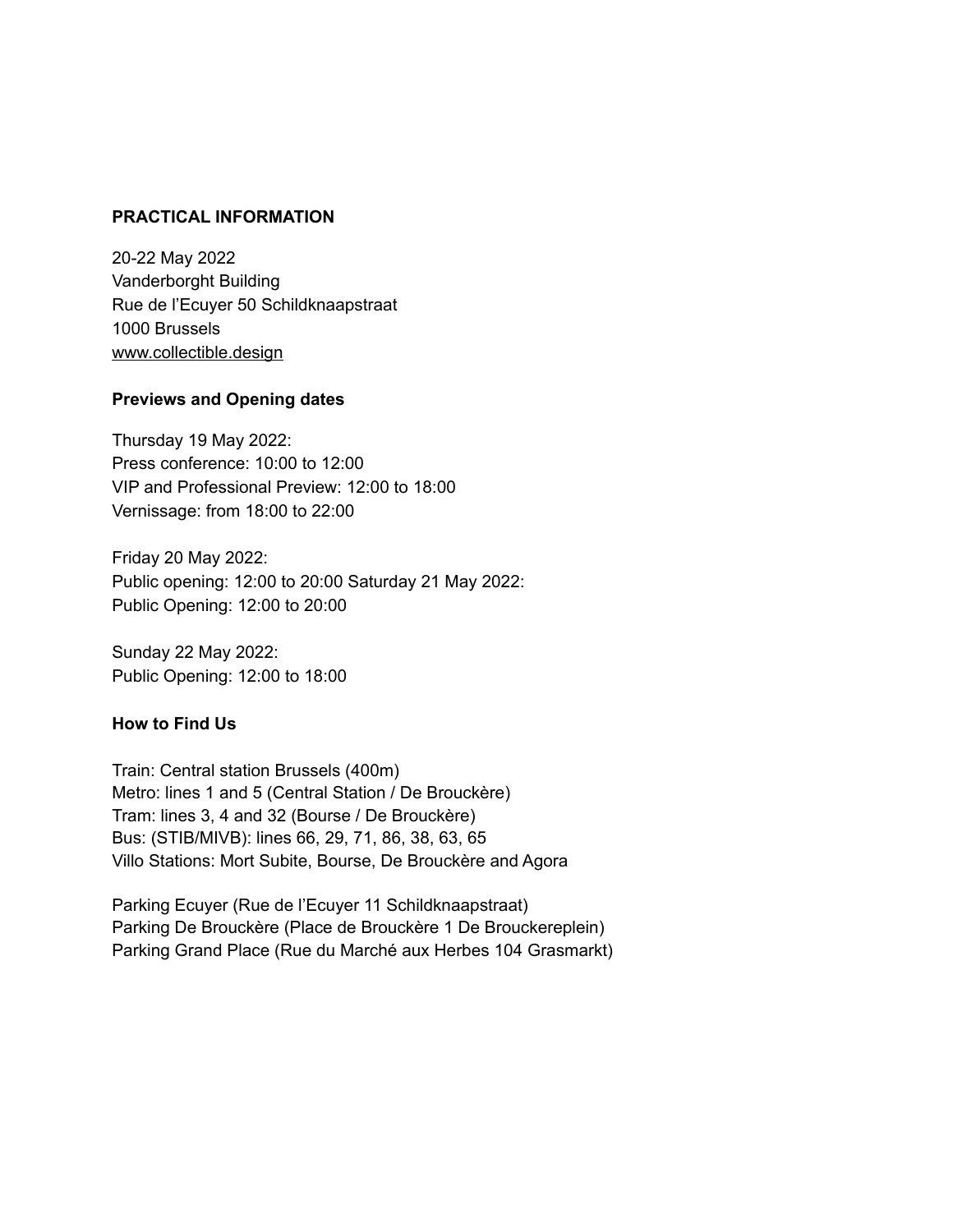#### **2022 EXHIBITORS LIST \***

#### **MAIN**

[12wyk](https://www.12wyk.com/) (Belgium) Anahita [Contemporary](https://www.anahita-contemporary.com/) (Germany) x [JESCHKELANGER](https://jeschkelanger.de/) Studio (Germany) Anne [Jacquemin](https://www.annejacqueminsablon.fr/) Sablon (France) Atelier Ecru [Gallery](https://www.weareatelierecru.com/) (Belgium) [Avenue](https://avenueduroi.com/) du Roi (Belgium) Baró [Galeria](https://barogaleria.com/) (Portugal, Spain, Brazil) [BOON\\_ROOM](https://boonparis.com/boon_room) (France) [DIRT](https://thedirt.nl/) (The Netherlands) F / A [FakeAuthentic](https://functionalart.biz/) (Italy) Galerie [REVEL](https://www.galerierevel.com/) (France) [Goldwood](https://goldwoodbyboris.com) presents Everyday Gallery (Belgium) GOOD [SESSIONS](https://good-sessions.com/fr) (France) [Il·lacions](https://www.illacions.com/) design gallery (Spain) Jacques [Hopenstand](https://www.jhopenstand.ch/en/) (Switzerland) La Bocca della Verità [Gallery](http://laboccadellaverita.gallery/) (Belgium) La Chance (Paris) [MANIERA](https://maniera.be/) (Belgium) Mia [Karlova](https://miakarlova.com/en/) Galerie (The Netherlands) MOB [Projects](https://www.mobprojects.com) (Chile, Portugal) Modern [Shapes](https://modernshapes.com/) Gallery (Belgium) [MoreUpstairs](https://www.moreupstairs.com/) Gallery (Belgium) [Movimento](https://www.movimento.club/) Club (United Kingdom) Objects With [Narratives](https://objectswithnarratives.com/) (Switzerland) OΔK - [Oneofakind](https://www.oneofakind.fr/) Gallery (France) [Puls Contemporary Ceramics](https://www.pulsceramics.com/) (Belgium) SHÅK [gallery](https://shakgallery.com/) (Belgium) [signé](https://www.galeriesigne.com/) (France) [Spazio](https://spazionobile.com/) Nobile (Belgium) [stockholmmodern](https://www.stockholmmodern.se/) (Sweden) [TABLEAU](https://tableau-cph.com/) (Denmark) [Tatjana](http://www.tatjanapieters.com) Pieters (Belgium) The Frozen [Fountain](https://frozenfountain.com/) (The Netherlands) Thierry [Struvay](https://www.instagram.com/thierry_struvay_/?hl=fr) (Belgium) [UNBUILT](http://un-built.com) (France) Valcke Art [Gallery](https://www.valcke-artgallery.be/) (Belgium)

#### **BESPOKE**

Altu Studio (Belgium) [ARRIAU](https://arriaudesign.com/en) (France) Atelier [Tomas](https://ateliertomasdirrix.com/) Dirrix (The Netherlands) [barh.design](https://barh.design/fr_BE/) (Belgium) Ben [Storms](https://www.benstorms.be/) (Belgium) BRUT [Collective](https://brut-collective.be/) (Belgium) DIM [atelier](http://www.dimatelier.com/) (Belgium) x Mircea [Anghel](https://www.cabana.studio/) (Portugal) [Dimitrih](http://dimitrihcorrea.com/) Correa (Brazil) [Döppel](https://doppelstudio.fr/en) Studio (France) [Heim](https://laurianeheim.com/) + [Viladrich](https://johanviladrich.com/) Office (The Netherlands) Helder [Barbosa](https://helderbarbosa.com) (France) Isabelle de [Borchgrave](https://isabelledeborchgrave.com/pages/biography) (Belgium) Koen van [Guijze](https://www.koenvanguijze.com/lighting/) (Belgium) [Laura](https://laurabilde.com/) Bilde (Denmark) Laure [Kasiers](https://laurekasiers.com/) (Belgium) Leo Orta (France) Lionel [Jadot](http://www.lioneljadot.com/) (Belgium) [Maarten](http://www.maartendeceulaer.com) De Ceulaer (Belgium) Moure / [Studio](https://www.mourestudio.com/) (France) Muller Van [Severen](http://www.mullervanseveren.be) (Belgium) [MYDRIAZ](https://mydriaz-paris.com/fr) (France) Nadja [Zerunian](http://www.nadjazerunian.com) (Austria) Pauline [Esparon](http://www.paulinesparon.com) (France) Philipp [Aduatz](http://www.philippaduatz.com) (Austria) [Polcha](http://polcha.fr) (France) [RSLT](https://www.rslt-atelier.com/) Atelier (Belgium) x [KRJST](https://www.krjststudio.com/) Studio (Belgium) Studio Anton [Hendrik](http://www.antonhendrikdenys.com) Denys (Denmark) [Studio](http://www.studiodo.be) DO (Belgium) Studio [Furthermore](https://studiofurthermore.com/Studio-Furthermore) (United Kingdom) [Studio](http://www.studio-roso.com/) Roso (United Kingdom) [Thibault](https://thibaulthuguet.com/en) Huguet (France) [Tokio.](https://www.tokiotokio.com/) (Slovenia) [Victoria-Maria](https://victoria-maria.com/) (Belgium) [Xavier](http://www.xavierlust.com/) Lust (Belgium) Yume by [Paloma](https://yumebypaloma.com/) (Belgium)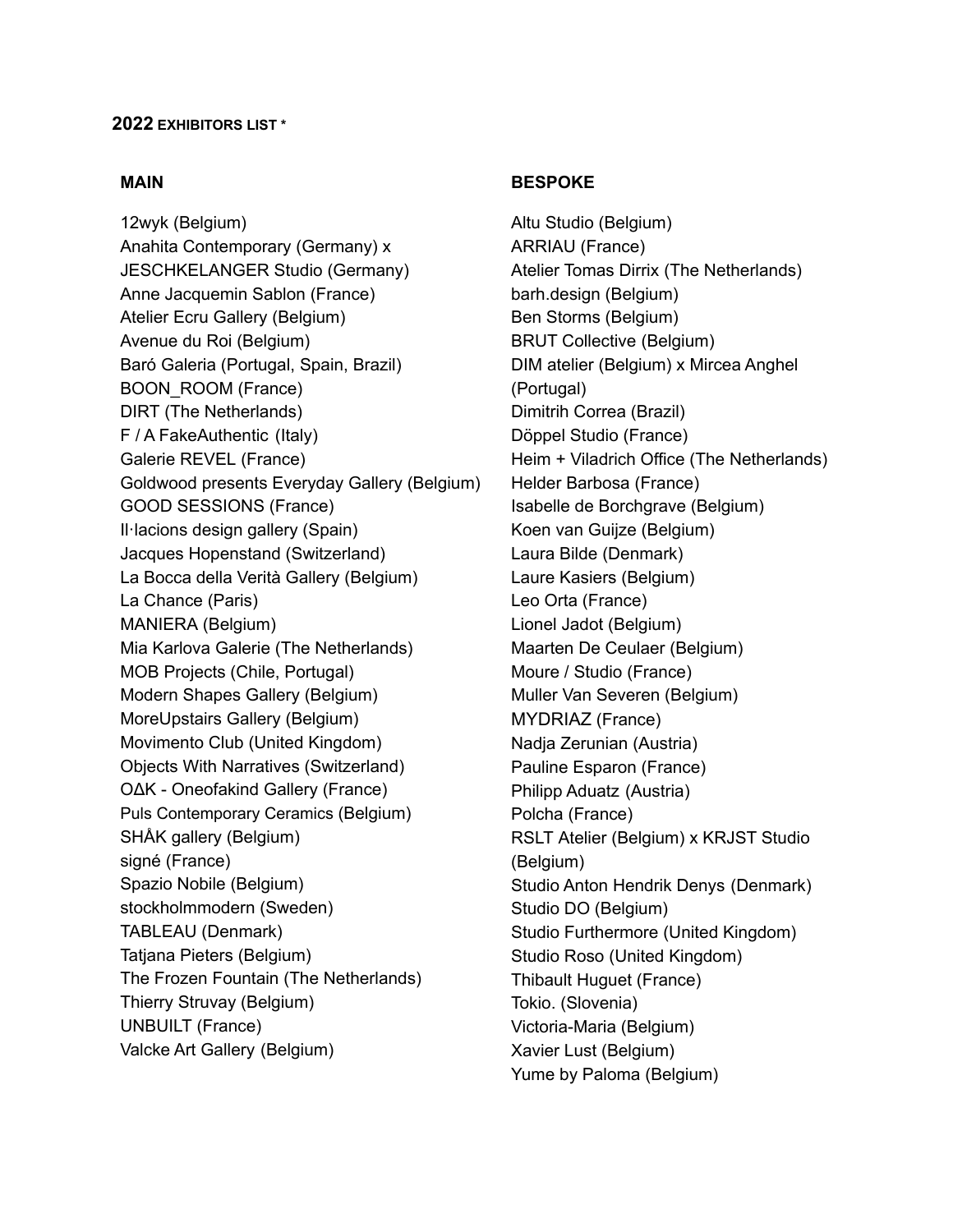#### **THE EDITORS**

[13Desserts](https://www.13desserts.fr/) (France) Emaillerie Belge (Belgium) FAINA by [Yakusha](https://faina.design/) Design (Ukraine, Belgium) [French](https://frenchcliche.com/fr) Cliché (France) LOMM [Editions](https://www.lommeditions.com/) (France) MONO [Editions](https://mono-editions.com/) (France) [Plumbum](https://www.plumbum.fr/) (France) [Theoreme](https://www.theoremeeditions.com/) Editions (France) [Transnatural](https://www.transnaturallabel.com/) Art & Design (The Netherlands) Volume [ceramics](https://volumeceramics.com/) (France)

#### **CURATED 2022 - E S C A P I S M**

Amber [Dewaele](http://www.amberdewaele.com) (Belgium) [anima](https://animaona.com/) ona (Germany) [Balzer](https://www.yanikbalzer.com/) Balzer (Germany) Barry [Llewellyn](http://barryllewellyn.com/) (The Netherlands) Boldizar [Senteski](http://www.boldizarsenteski.com) (Hungary) [Célestine](http://celestinepeuchot.fr/) Peuchot (France) [CORPUS](https://corpus.studio/) STUDIO (France) [COSEINCORSO](http://www.coseincorso.com) (Belgium) [Elisabeth](http://malalechedesign.com/) Baeza (Belgium) Johanna [Seelemann](https://johannaseelemann.com/) (Germany) [Johanna](https://www.ulfsak.com/) Ulfsak (Estonia) Kajsa [Willner](https://www.kajsawillner.com/) (Sweden) Lucas [Huillet](https://www.lucashuillet.com/) (France) [Manifold](https://manifold.tv/) (United States) [Panorammma](https://panorammma.com/) (Mexico) [Pieterjan](http://www.pieterjan.biz) (Belgium) [Rahee](http://raheeyoon.com/) Yoon (Republic of Korea) [Sebastian](https://www.instagram.com/sebastian.kommer/) Kommer (Germany) [Studio](https://studioeidola.ch/Info) Eidola (Switzerland) Studio [Joachim-Morineau](https://studiojoachimmorineau.com/) (The Netherlands) [Waiting](https://www.waiting-for-ideas.com/) For Ideas (France)

#### **CURATED 2021 -** *TENSION!*

[Adèle](https://adelevivet.com/) Vivet (France) Argot [Studio](https://argotstudio.com/) (France) [Aufgabe](https://aufgabenull.de/) Null (Germany) Freia [Achenbach](http://freia-achenbach.com/about/) (Germany) IAAI [Studio](https://iaaidesign.com/) (Germany) Ian Alistair [Cochran](https://iancochran.com/) (United States) [Orson](https://orsonoxovanbeek.com/) Oxo Van Beek (Belgium) [Pierre](https://www.pierredevalck.be/) De Valck (Belgium) [Polina](https://www.polinamiliou.me/) Miliou (Greece, United States) Riwan [Coëffic](https://riwancoeffic.net/) (France) [Sabourin](https://sabourincostes.com/) Costes (France) Supertoys [Supertoys](https://www.supertoyssupertoys.com/) (The Netherlands) Ward [Wijnant](https://art.wardwijnant.nl/) (The Netherlands)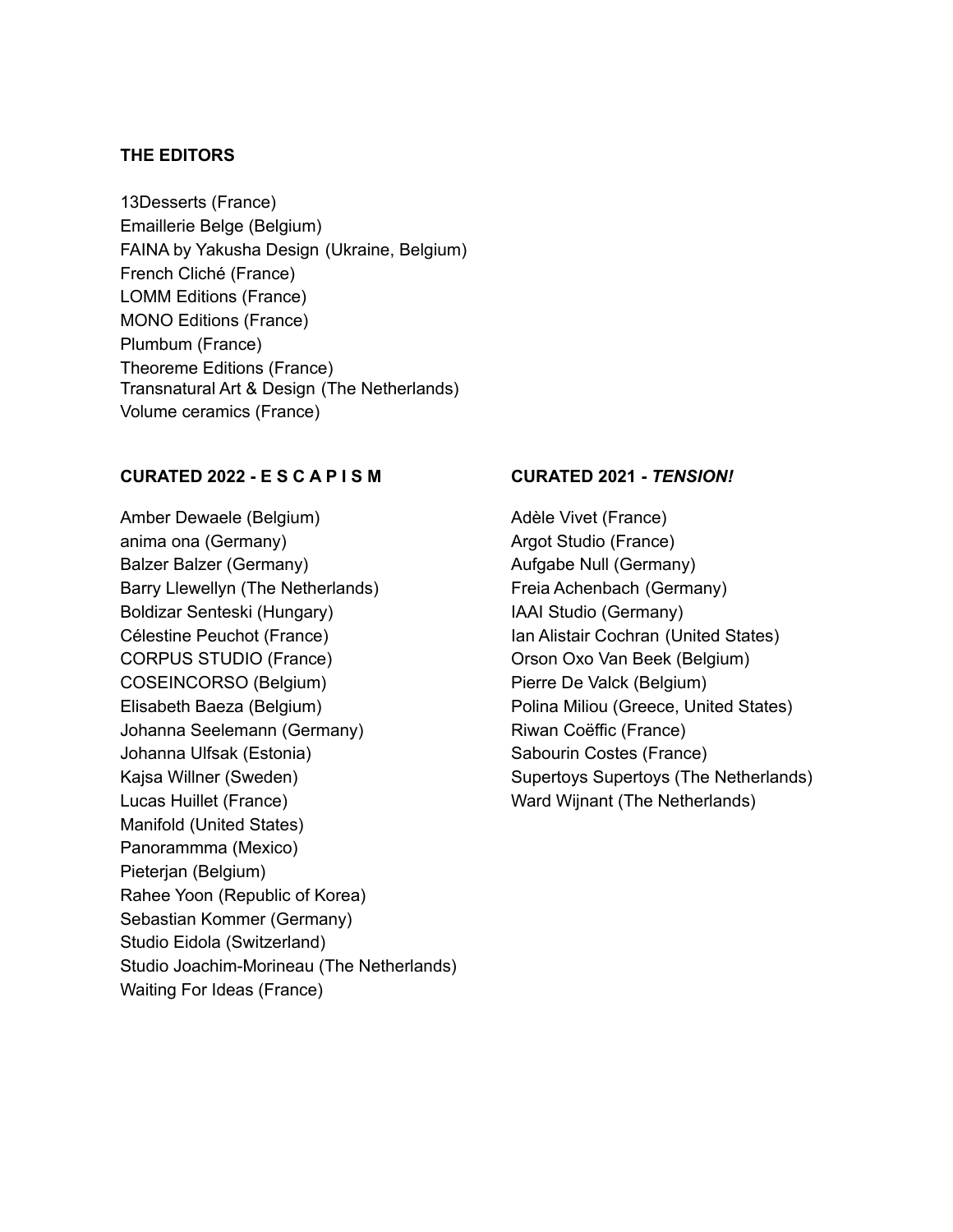#### **SPECIAL PROJECTS**

[Athens](https://athensdesignforum.com/) Design Forum (Greece) [Campari](https://www.campari.com/) Red Passion (Belgium) CID [Grand-Hornu](http://www.cid-grand-hornu.be/en/) (Belgium) × [Brussels](https://designmuseum.brussels/) Design [Museum](https://designmuseum.brussels/) (Belgium) × Design [Museum](https://www.designmuseumgent.be/en/) Gent (Belgium) Isola [Design](https://isola.design/) District (Italy) KASSL Editions (The Netherlands) Paris [Design](https://www.maison-objet.com/paris-design-week) Week (France) [Silversquare](https://silversquare.eu/fr) (Belgium

#### **PRINCIPAL MEDIA PARTNER**

Sabato (Belgium)

#### **MEDIA PARTNERS**

ELLE [Decoration](https://www.elle.com/nl/interieur/) (The Netherlands) MilK [Magazine](https://www.milkmagazine.net/) (France) TL [Mag](https://tlmagazine.com/) (Belgium)

#### **FOR FURTHER PRESS INFORMATION:**

#### **BE CULTURE**

- Sophie Moffat (Belgium - Dutch speaking media) (International) +32 494 65 36 57 sophie@beculture.be - Mathilde Roux (Belgium - French speaking media) +32 487 27 16 80 mathilde@beculture.be

#### **ARMANCE COMMUNICATION**

- Romain Mangion +33 6 27 87 41 81 romain@armance.co

#### **JP Verhaegen PR**

- JP Verhaegen (The Netherlands) +31 642 56 72 25 jp@jpverhaegen.com